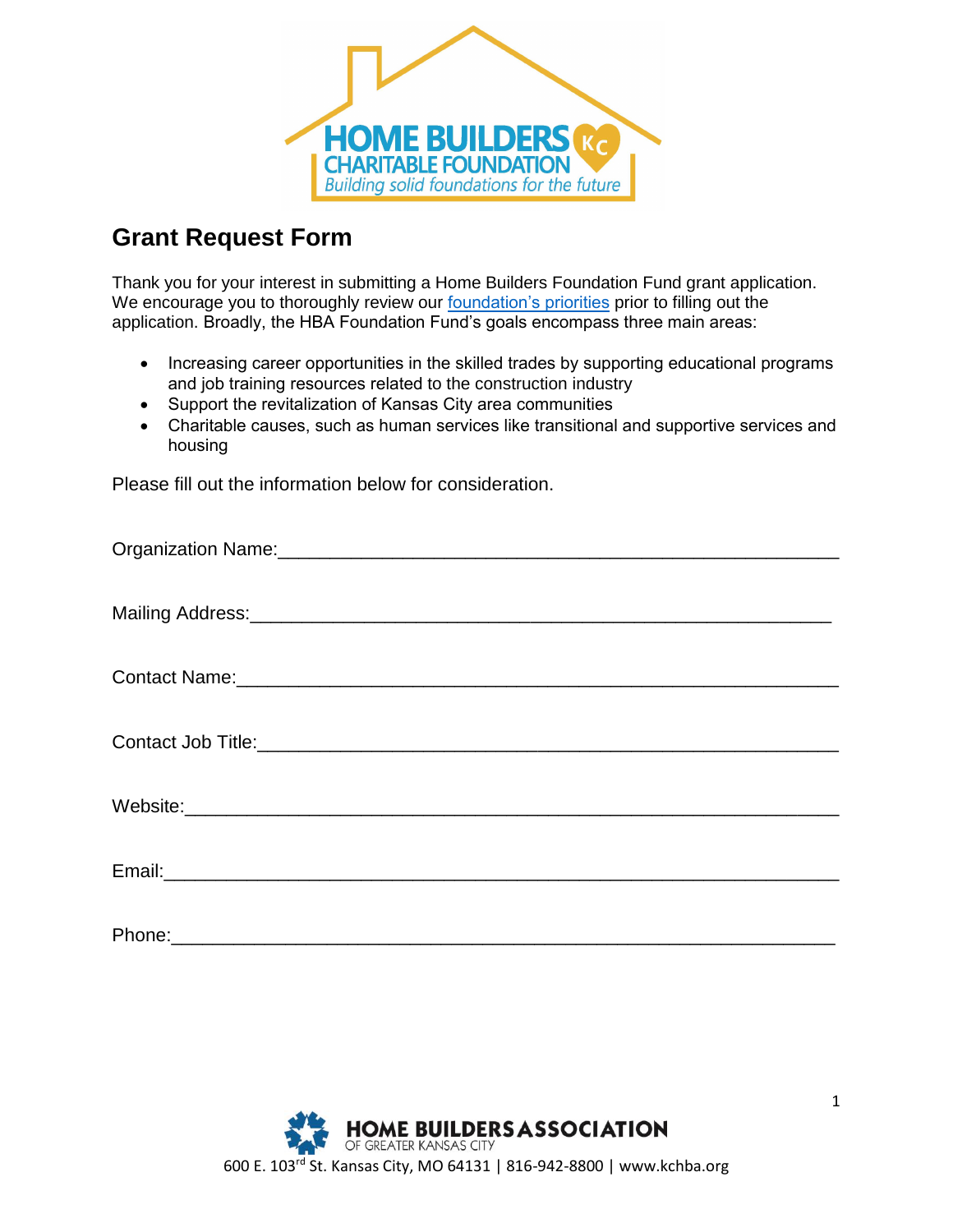

## **Eligibility Requirements**

To determine whether your organization or project is eligible to submit a proposal, please provide the following:

US Federal Taxpayer Identification Number (TIN): \_\_\_\_\_\_\_\_\_\_\_\_\_\_\_\_\_\_\_\_\_\_\_\_\_\_\_\_\_\_\_

Organization Type: (The type or category that best describes your organization)

Geographic Area Served: **Example 2018** 

(The geographic area that best describes the location of the population your request targets)

## Focus Area:

(The focus area that best describes your request: educational, community development/redevelopment or other charitable request)

\_\_\_\_\_\_\_\_\_\_\_\_\_\_\_\_\_\_\_\_\_\_\_\_\_\_\_\_\_\_\_\_\_\_\_\_\_\_\_\_\_\_\_\_\_\_\_\_\_\_\_\_\_\_\_\_\_\_\_\_\_\_\_\_\_\_\_\_\_

Population/Age Served: \_\_\_\_\_\_\_\_\_\_\_\_\_\_\_\_\_\_\_\_\_\_\_\_\_\_\_\_\_\_\_\_\_\_\_\_\_\_\_\_\_\_\_\_\_\_\_\_\_\_ (The characteristics of the population of your request)

Percentage of Revenue Spent on Programs Relative to Overhead:

Type of Support: (Type of funding requested: operation support, project support, etc.)

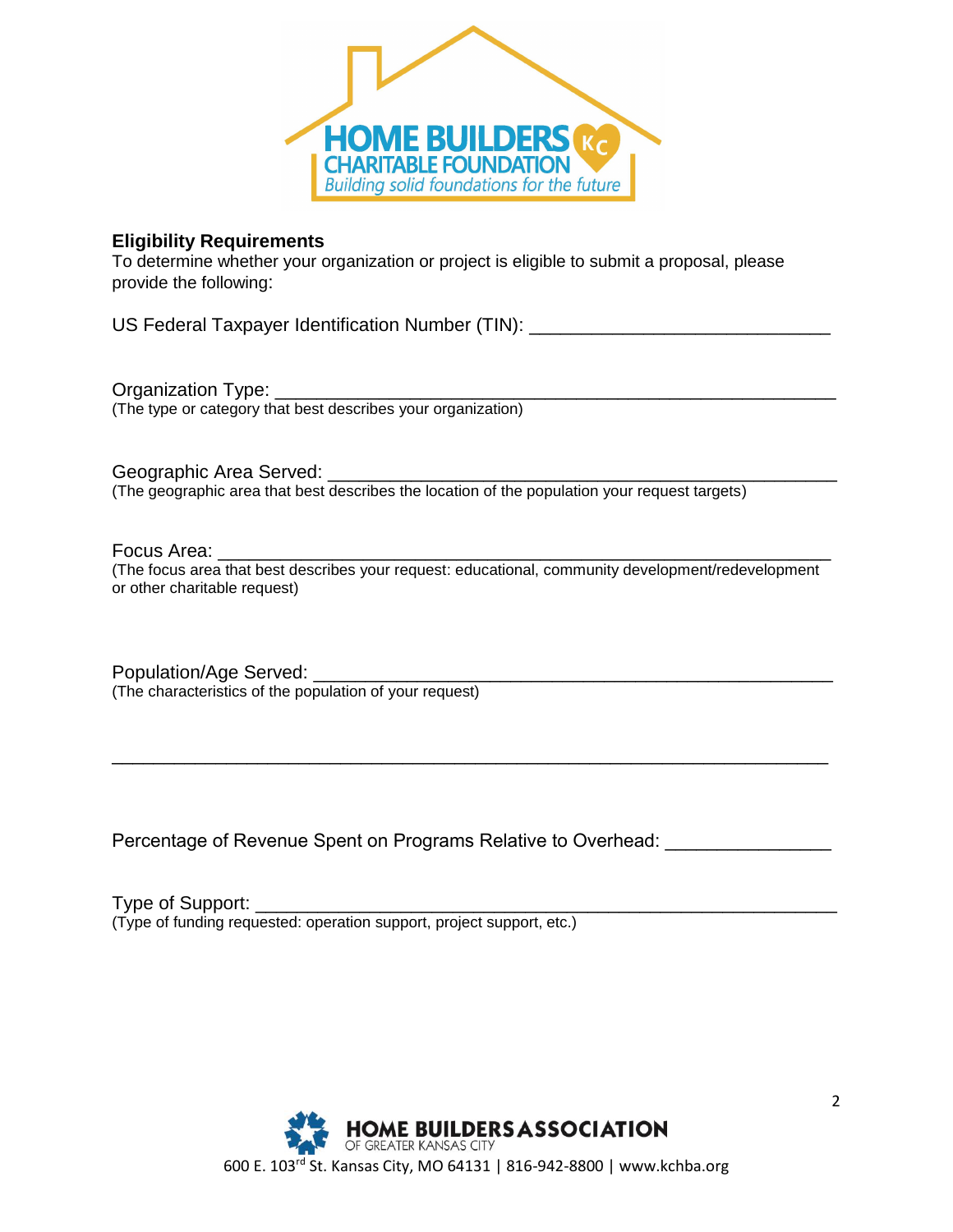

## **Grant Proposal**

Please provide the following information to assist the Foundation Committee in better understanding your request.

Mission Statement:\_\_\_\_\_\_\_\_\_\_\_\_\_\_\_\_\_\_\_\_\_\_\_\_\_\_\_\_\_\_\_\_\_\_\_\_\_\_\_\_\_\_\_\_\_\_\_\_\_\_\_\_\_\_

Affiliate Organization Information: (Please indicate if your organization is an affiliate of another organization; include the name of that organization)

\_\_\_\_\_\_\_\_\_\_\_\_\_\_\_\_\_\_\_\_\_\_\_\_\_\_\_\_\_\_\_\_\_\_\_\_\_\_\_\_\_\_\_\_\_\_\_\_\_\_\_\_\_\_\_\_\_\_\_\_\_\_\_\_\_\_\_\_\_\_\_\_\_\_\_\_\_\_\_\_\_\_\_\_

Operating Expenses and Year: (The operating expenses for your organization and the year for which this number is reported)

Revenue and Year: (The incoming revenue for your organization and the year for which this is reported)

Project Budget: (The overall budget or cost for the project associated with this request)

Funding Amount Requested: (The amount you are requesting from the HBA Foundation Fund)

Problem Statement: (Define the problem or issue you are working to address)



\_\_\_\_\_\_\_\_\_\_\_\_\_\_\_\_\_\_\_\_\_\_\_\_\_\_\_\_\_\_\_\_\_\_\_\_\_\_\_\_\_\_\_\_\_\_\_\_\_\_\_\_\_\_\_\_\_\_\_\_\_\_\_\_\_\_\_\_\_\_\_\_\_\_\_\_\_\_\_\_\_\_\_\_

\_\_\_\_\_\_\_\_\_\_\_\_\_\_\_\_\_\_\_\_\_\_\_\_\_\_\_\_\_\_\_\_\_\_\_\_\_\_\_\_\_\_\_\_\_\_\_\_\_\_\_\_\_\_\_\_\_\_\_\_\_\_\_\_\_\_\_\_\_\_\_\_\_\_\_\_\_\_\_\_\_\_\_\_

\_\_\_\_\_\_\_\_\_\_\_\_\_\_\_\_\_\_\_\_\_\_\_\_\_\_\_\_\_\_\_\_\_\_\_\_\_\_\_\_\_\_\_\_\_\_\_\_\_\_\_\_\_\_\_\_\_\_\_\_\_\_\_\_\_\_\_\_\_\_\_\_\_\_\_\_\_\_\_\_\_\_\_\_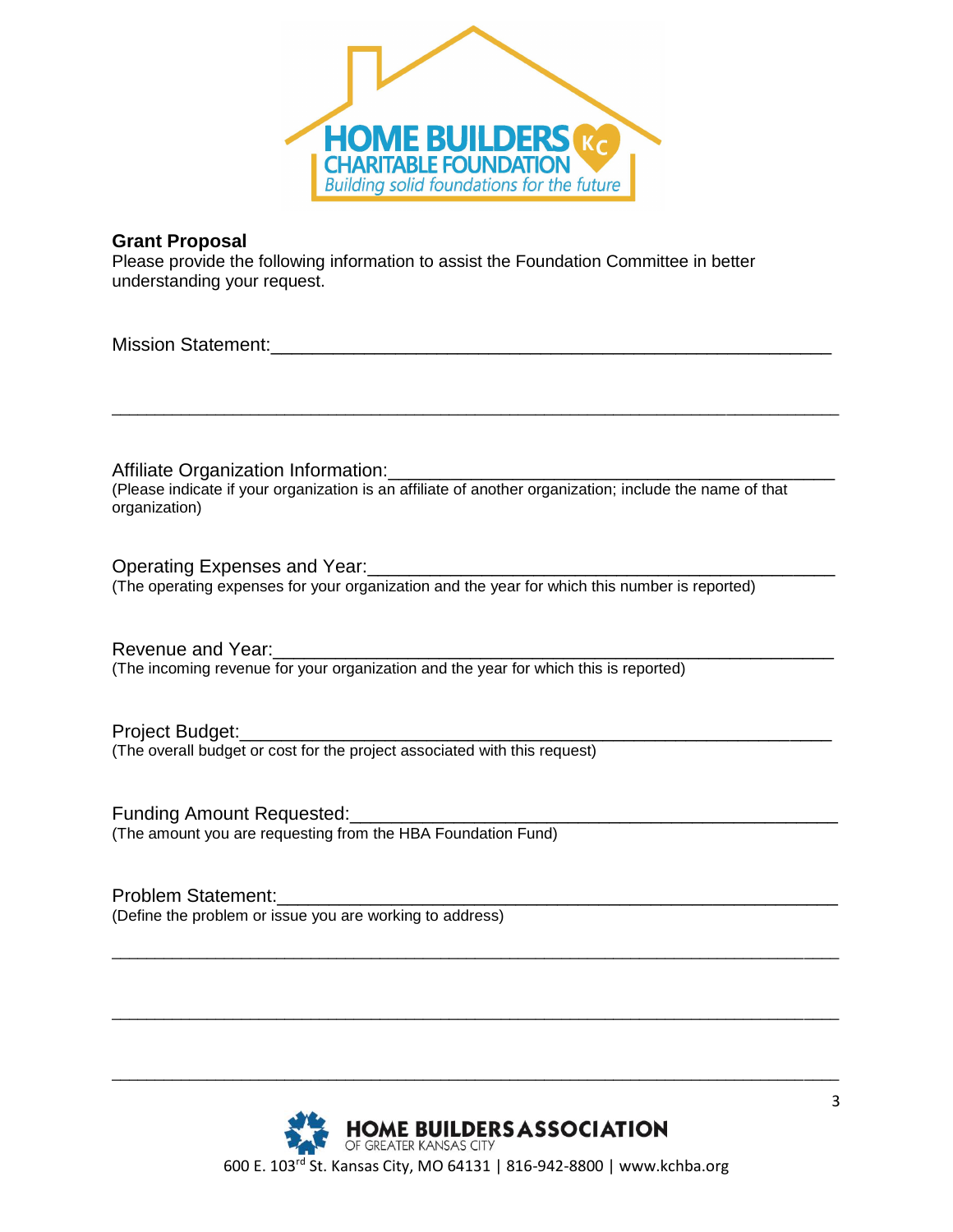

\_\_\_\_\_\_\_\_\_\_\_\_\_\_\_\_\_\_\_\_\_\_\_\_\_\_\_\_\_\_\_\_\_\_\_\_\_\_\_\_\_\_\_\_\_\_\_\_\_\_\_\_\_\_\_\_\_\_\_\_\_\_\_\_\_\_\_\_\_\_\_\_\_\_\_\_\_\_\_\_\_\_\_

\_\_\_\_\_\_\_\_\_\_\_\_\_\_\_\_\_\_\_\_\_\_\_\_\_\_\_\_\_\_\_\_\_\_\_\_\_\_\_\_\_\_\_\_\_\_\_\_\_\_\_\_\_\_\_\_\_\_\_\_\_\_\_\_\_\_\_\_\_\_\_\_\_\_\_\_\_\_\_\_\_\_\_

\_\_\_\_\_\_\_\_\_\_\_\_\_\_\_\_\_\_\_\_\_\_\_\_\_\_\_\_\_\_\_\_\_\_\_\_\_\_\_\_\_\_\_\_\_\_\_\_\_\_\_\_\_\_\_\_\_\_\_\_\_\_\_\_\_\_\_\_\_\_\_\_\_\_\_\_\_\_\_\_\_\_\_

\_\_\_\_\_\_\_\_\_\_\_\_\_\_\_\_\_\_\_\_\_\_\_\_\_\_\_\_\_\_\_\_\_\_\_\_\_\_\_\_\_\_\_\_\_\_\_\_\_\_\_\_\_\_\_\_\_\_\_\_\_\_\_\_\_\_\_\_\_\_\_\_\_\_\_\_\_\_\_\_\_\_\_

\_\_\_\_\_\_\_\_\_\_\_\_\_\_\_\_\_\_\_\_\_\_\_\_\_\_\_\_\_\_\_\_\_\_\_\_\_\_\_\_\_\_\_\_\_\_\_\_\_\_\_\_\_\_\_\_\_\_\_\_\_\_\_\_\_\_\_\_\_\_\_\_\_\_\_\_\_\_\_\_\_\_\_

\_\_\_\_\_\_\_\_\_\_\_\_\_\_\_\_\_\_\_\_\_\_\_\_\_\_\_\_\_\_\_\_\_\_\_\_\_\_\_\_\_\_\_\_\_\_\_\_\_\_\_\_\_\_\_\_\_\_\_\_\_\_\_\_\_\_\_\_\_\_\_\_\_\_\_\_\_\_\_\_\_\_\_

Project Description:

(Provide a summary of how the grant, if received, would address the problem)

Request Summary:

(Provide a brief description of how the funding requested will be used. Be specific about what the solicited HBA grant will fund)

Success Factors:

(Summarize the goals of your program and how you will measure the project's success. Please provide data, numeric evidence and metrics, if possible)

\_\_\_\_\_\_\_\_\_\_\_\_\_\_\_\_\_\_\_\_\_\_\_\_\_\_\_\_\_\_\_\_\_\_\_\_\_\_\_\_\_\_\_\_\_\_\_\_\_\_\_\_\_\_\_\_\_\_\_\_\_\_\_\_\_\_\_\_\_\_\_\_\_\_\_\_\_\_\_\_\_\_\_\_

\_\_\_\_\_\_\_\_\_\_\_\_\_\_\_\_\_\_\_\_\_\_\_\_\_\_\_\_\_\_\_\_\_\_\_\_\_\_\_\_\_\_\_\_\_\_\_\_\_\_\_\_\_\_\_\_\_\_\_\_\_\_\_\_\_\_\_\_\_\_\_\_\_\_\_\_\_\_\_\_\_\_\_\_

\_\_\_\_\_\_\_\_\_\_\_\_\_\_\_\_\_\_\_\_\_\_\_\_\_\_\_\_\_\_\_\_\_\_\_\_\_\_\_\_\_\_\_\_\_\_\_\_\_\_\_\_\_\_\_\_\_\_\_\_\_\_\_\_\_\_\_\_\_\_\_\_\_\_\_\_\_\_\_\_\_\_\_\_

Number of persons expected to be served or impacted with this grant: